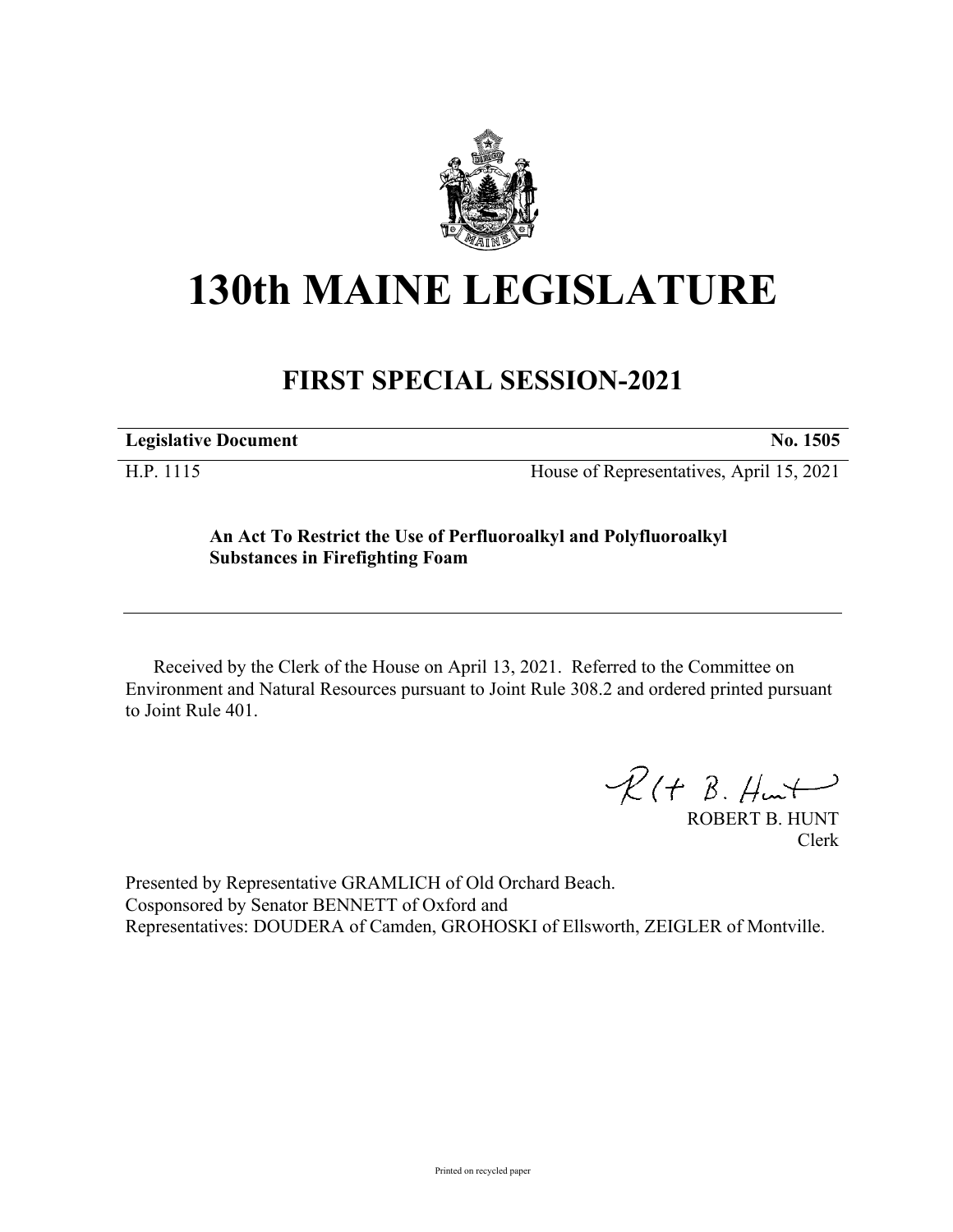1 **Be it enacted by the People of the State of Maine as follows:** 2 **Sec. 1. 38 MRSA §424-C** is enacted to read: 3 **§424-C. Perfluoroalkyl and polyfluoroalkyl substances in firefighting or fire-**4 **suppressing foam** 5 **1. Discharge prohibited.** On or after January 1, 2022, a person, local government or 6 state agency may not discharge or cause to be discharged firefighting or fire-suppressing 7 foam to which perfluoroalkyl and polyfluoroalkyl substances have been added for testing 8 or training, unless the foam is entirely collected for proper disposal. For purposes of this 9 section, "perfluoroalkyl and polyfluoroalkyl substances" has the same meaning as in Title 10 32, section 1732, subsection 5-A. 11 **2. Manufacture, sale and distribution prohibited.** On or after January 1, 2022, a 12 manufacturer of a firefighting or fire-suppressing foam may not knowingly manufacture, 13 sell, offer for sale, distribute for sale or distribute for use a foam to which perfluoroalkyl 14 and polyfluoroalkyl substances have been intentionally added. 15 **3. Exception.** Subsection 2 does not apply to any manufacture, sale or distribution of 16 firefighting foam where the inclusion of perfluoroalkyl and polyfluoroalkyl substances is 17 required by federal law or regulation, including the requirements of 14 Code of Federal 18 Regulations, Section 139.317 as that section existed on January 1, 2021. If an applicable 19 federal law or regulation under this subsection changes after January 1, 2021 to allow the 20 use of alternative firefighting agents that do not contain perfluoroalkyl and polyfluoroalkyl<br>21 ushstances, subsection 2 applies to any manufacture, sale or distribution of firefighting substances, subsection 2 applies to any manufacture, sale or distribution of firefighting 22 foam to which perfluoroalkyl and polyfluoroalkyl substances have been intentionally 23 added. 24 **4. Report.** A person that discharges or causes to be discharged firefighting or fire-25 suppressing foam to which perfluoroalkyl and polyfluoroalkyl substances have been 26 intentionally added into or upon any coastal waters, estuary, tidal flat, beach or land 27 adjoining the seacoast of the State or into or upon any lake, pond, river, stream, sewer, 28 surface water drainage, groundwater or other waters of the State or any public or private 29 water supply or onto land adjacent to, on or over such waters of the State shall report the 30 discharge to the department as soon as practicable, but no later than 24 hours after the 31 discharge occurs. 32 **Sec. 2. Notice.** By January 1, 2022, a manufacturer of firefighting or fire-suppressing 33 foam restricted under the Maine Revised Statutes, Title 38, section 424-C, subsection 2 34 shall notify, in writing, a person that sells the manufacturer's products in the State of the 35 provisions of this Act. 36 **Sec. 3. Recall.** By January 1, 2022, a manufacturer that produces, sells or distributes 37 firefighting or fire-suppressing foam prohibited under the Maine Revised Statutes, Title 38, section 424-C, subsection 2 shall recall the firefighting or fire-suppressing foam and section 424-C, subsection 2 shall recall the firefighting or fire-suppressing foam and 39 reimburse the retailer or any other purchaser for the foam. 40 **Sec. 4. Framework; report.** The Department of Environmental Protection shall, 41 in collaboration with the Department of Defense, Veterans and Emergency Management, 42 Maine Emergency Management Agency and interested parties, develop a framework for 43 the collection and safe storage of firefighting and fire-suppressing foam prohibited under